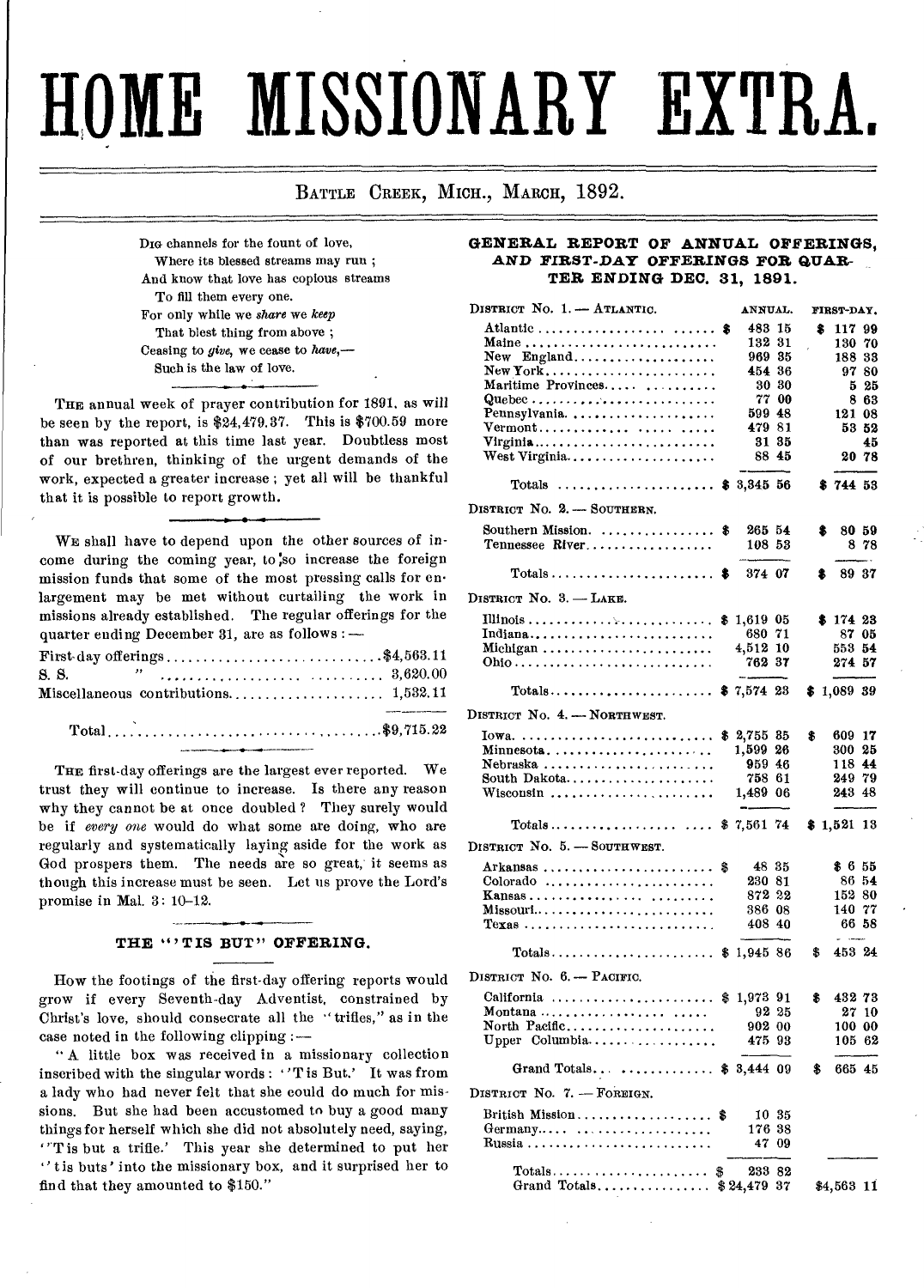### FOREIGN MISSIONARY OFFERI

The first column shows annual offerings, and the se offerings, for quarter ending Dec. 31, 1891.

| ARY OFFERINGS.                         |                                    |                                    |                                 | INDIANA.               |                       | Lowville,<br>Lock Haven,                                        | 83 48<br>278     | 28           |
|----------------------------------------|------------------------------------|------------------------------------|---------------------------------|------------------------|-----------------------|-----------------------------------------------------------------|------------------|--------------|
|                                        |                                    |                                    |                                 |                        |                       | Midway,                                                         | 255              | 291          |
| fferings, and the second, first-day    |                                    |                                    | Angola,<br>Akron,               | \$1495<br>24 72        | \$144<br>1 15         | No. Warren,                                                     | 33 26<br>9 21    | 175          |
| 31, 1891.                              |                                    |                                    | Boggstown,                      | 58 15                  | 212                   | Oil City,<br>Painted Post,                                      |                  | 150          |
|                                        |                                    |                                    | Barbers Mills,<br>Brookston,    | 45 55<br>11 56         | 6 83                  | Philadelphia,<br>Port Allegheny,                                | 118 00           | 20 00<br>90  |
|                                        |                                    |                                    | Bourbon,                        | 262<br>5 00            | 26<br>1 48            | Portville,<br>Randolph, N.Y.,                                   | 250<br>33 30     | 175<br>4 4 3 |
| North Branch,<br>Olivet,               | \$563<br>-4 00                     | \$<br>70                           | Corunna.<br>Denver,             | 15 61                  | 2 20                  | Reading,<br>Roaring Branch,                                     | 31 50            | 5 90         |
| Orange.                                | $14\,20$                           | 1889                               | Dugger,                         | 625<br>22 10           | 2 4 0                 | Salamanca,                                                      | 978<br>5 25      | 205          |
| Ogden Center,<br>Ovid,                 | 900<br>26 00                       | $\frac{3}{8}\frac{65}{22}$<br>9 58 | Farmersburg,<br>Fredericksburg, | 120                    |                       | Salemville.                                                     |                  | 468          |
| Otsego,                                | 45 64                              |                                    | Frankton,                       | 1 68<br>175            |                       | Shunk,<br>Steamburg,                                            | 5 25             | 15<br>92     |
| Orleans.<br>Potterville,               | 30 00<br>75 00                     | 494<br>177                         | Glenwood,<br>Homer,             | 4 56                   | 1 00                  | Sinclairville,                                                  | 8 75             | 193          |
| Petoskev                               | 20 50                              |                                    | Idaville,<br>Indianapolis,      | 650<br>58 15           | 895                   | Titusville,<br>Waterford,                                       | 5 25             | 150          |
| Parkville,<br>Quincy,                  | $.32\;40$<br>60 95                 | 5 00<br>13 40                      | Jonesboro,                      | - 326                  | 5 24                  | Wellsville.                                                     | 700              | 448          |
| Rothbury,                              | 33 72                              |                                    | Kokomo,<br>Kewanna,             | 17.40<br>17 55         | 2 30<br>240           | West Pike,<br>West Valley,                                      | 20 51            | 2 00<br>1 00 |
| Rochester,<br>Reese,                   | 14 00                              | 4 00<br>50                         | Ligonier,                       | 36 00                  | 185                   | Wheeler,                                                        | 42 00            | 5 00         |
| Rockford,                              |                                    | 1 65                               | Maxwell,<br>Marion,             | 743<br>8 00            | 1 03                  | Williamsport, 45 60<br>Washington, 8 40<br>Miscellaneous, 83 00 |                  | 682          |
| Riverside,<br>Ransom,                  | 12 52<br>750                       | 588<br>3 30                        | Mechanicsburg,                  | 88 30                  | 17 00                 |                                                                 |                  | 6 50         |
| Sherman,                               | 1 65                               | 621                                | New London,                     | 1350<br>- 7 03         | 1 95<br>200           | Totals,                                                         | \$599 48         | \$121 08     |
| Stambaugh,<br>St Louis,                | 6 80<br>15 00                      | 266                                | Noblesville,                    | 10 65                  | 25                    |                                                                 |                  |              |
| Saranac,                               | 75                                 | 31                                 | Northfield,                     | 155<br>16 00           | 4 00                  |                                                                 |                  |              |
| Shelby,<br>Saginaw,                    | 12 70<br>21 05                     | 2 60<br>4 18                       | North Liberty,<br>Nappannee,    | 321                    |                       |                                                                 | ILLINOIS.        |              |
| Sand Lake,                             | 2 1 8                              | 2 29                               | Olivett Chapel,                 | 29 25                  | 538                   | Aledo,                                                          | \$4550           | 124<br>\$    |
| St. Charles,<br>Spencer Creek,         | 61 25<br>23 66                     | 145<br>2 45                        | Patricksburg,<br>Plymouth,      | 31 25<br>12 15         | 110                   | Blueford,                                                       | 900              |              |
| Scottville,                            |                                    | 8 75                               | Poseyville.                     | $2\,$ 60<br>44 55      | 5 00                  | Belvidere,<br>$B$ loomington,                                   | 38 00<br>45 50   | 6 60<br>341  |
| Spring Arbor,<br>Sodus,                | 11 31                              | 54                                 | Rochester,<br>Radnor.           | 3 25                   |                       | Creston.                                                        | 2 00             |              |
| Sparta,                                | 5 00                               |                                    | Richmond,                       | 2 2 5                  | 369                   | Clifton.<br>Chicago, English, 183 67                            | 3 00             | 29 61        |
| Scofield,<br>Sumner,                   | 7 13<br>11 00                      |                                    | South Milford,<br>Thorntown,    | 28                     |                       | Chicago, Scand.,                                                | 111 17<br>12 71  | 1481         |
| <br>Traverse City,                     | 11 00                              | 3 25                               | Waldron.                        | 3 55<br>4 41           | 1 00                  | Du Quoin,<br>Decatur canvassers,                                |                  | 1265         |
|                                        | 181<br>2 50                        |                                    | Wabash.<br>Wolf Lake.           | 200                    |                       | Economics<br>Kankakee,<br>Lena,<br>Lovington,<br>Mattoon,       | 7 90<br>21 50    | 125          |
| Troy<br>Thetford,                      |                                    | 370                                | Miscellaneous,                  | 36 00                  | 5 03                  |                                                                 | 21 10            | 361<br>663   |
| Ùnion City,<br>Vassar,<br>Vanderbilt,  | 27 00<br>43 51                     | 6 44                               |                                 | \$680 71               | \$87 05               |                                                                 | 15 28<br>4 00    |              |
|                                        | 8 00                               | 867                                |                                 |                        |                       | Martinsville,<br>Onarge                                         | 11 00            | 363          |
| Vermontville,<br>West Leroy,           | 3 00<br>12 69                      | 8 00                               | NEW                             | YORK.                  |                       | Onarga,<br>Oakland,                                             | 5278<br>75       | 5 12         |
| Willis,                                | 925                                | 287                                |                                 |                        |                       | Ottawa,                                                         | 19 10            |              |
| White Lake,<br>Wright,                 | 12 00<br>158 53                    | 3 00<br>13:9                       | Adams Center,<br>Anburn,        | \$23 90<br>$10\,20$    | \$671<br>6 09         | Proctor,<br>Pittwood,                                           | 45 75<br>5 60    | 200          |
| Webberville,                           | 520                                | 250                                | Batavia,                        | $9\,00$                |                       | Peoria canvassers,                                              |                  | 63           |
| Watrousville,<br>Westphalia,           | 18 50<br>21 48                     | 6 37<br>123                        | Bucks Bridge,<br>Buffalo,       | 750<br>73 67           | 5 00<br>1185          | Plum River,<br>Princeton,                                       |                  | 1 75         |
| Miscellaneous,                         | 4723                               | 5 50                               | Brookfield,                     | 1750                   | 6 50<br>$\mathcal{A}$ | Roscoe,                                                         | 370              | 4 48<br>4 00 |
| Totals,                                | \$4,512 10                         | \$553 54                           | Frankfort,<br>Genoa,            | 2 00<br>$30\text{ }10$ | 1 00<br>1 50          | Rock Island,<br>Rockford,<br>St. Anne                           | 15 31<br>67 20   | 275<br>10 09 |
|                                        |                                    |                                    | Gouverneur,                     | 270                    | 2 50                  | Rochard<br>St. Anne,<br>St. Francisville,                       | 5 75             | 55           |
|                                        | SOUTH DAKOTA.                      |                                    | Jeddo,<br>Keen,                 | 29 45<br>8 10          | 2 90<br>178           |                                                                 | 4 30<br>29 50    | 953          |
|                                        |                                    |                                    | Mannsville,                     | 17 30                  | 1 65                  | Sheridan,                                                       | 78 08            | 7 08         |
| Bridgewater,                           | \$4809                             | \$1391                             | Middle Grove,<br>Newfane,       | 225<br>30 64           | 252                   | Sadorus,                                                        | 5 00<br>85 20    | 6 00         |
| Brotherfield,                          | 36 00<br>50 63                     | 4 25<br>167                        | North Parma,                    | 850                    |                       | West Salem,<br>Woodburn,                                        | 1 10             | 1 30         |
| Badus,<br>Big Springs,                 | 11 50                              |                                    | Norfolk,<br>North Creek,        | 16 00<br>975           | 43<br>872             | Miscellaneous,                                                  | 669 20           | 35 51        |
| Bowdle,                                | 15 23<br>1 90                      |                                    | Oswego,                         | 8 00                   | 3 00                  |                                                                 | \$1,619 05       | \$17423      |
| Britton,<br>Brookings,                 |                                    | 20                                 | Pierrepont,<br>Pulaski,         | 8 25<br>18 48          | 369                   |                                                                 |                  |              |
| Cresbard,                              | 3 00<br>24 50                      | 50<br>915                          | Rome.                           | 5781                   | 13 86                 |                                                                 | COLORADO.        |              |
| Childstown,<br>Cottonwood Grove, 24 25 |                                    |                                    | Roosevelt,<br>Silver Hill,      | 13 12<br>12 07         | 90                    |                                                                 |                  |              |
| Drakola,                               | 11 74                              |                                    | Watertown,                      | 100                    | 535                   | Albuquerque, N. M., \$26 50                                     |                  |              |
| Eureka.<br>Ellsworth,                  | 900<br>12 90                       | 1 05                               | West Bangor,<br>West Monroe,    | 8 00<br>2 50           | 100<br>150            | Boulder,                                                        | 88 08            | \$32 51      |
| Galla,                                 | 8 60                               |                                    | Williamstown,                   | 681                    | 362                   | Colorado Springs,<br>Denver,                                    | 56 26            | 700<br>741   |
| Highmore,<br>Hill City,                | 6 77<br>910                        | 25                                 | Miscellaneous,                  | 24 76                  | 578                   | Ft. Collins,                                                    | 4 00             | 10 50        |
| Iroquois,                              | 23 70                              | 195                                | Totals.                         | \$451 36               | \$97 80               | Hillsboro,<br>${\rm Longmont,}$                                 | 675<br>637       | 4 62         |
| Long Lake,<br>Lakeside,                | 10 06<br>15 00                     | 422                                |                                 |                        |                       | Pueblo,                                                         | 26 60            | 14 30        |
| Mad son,                               | 58 22                              | 1585                               | PENNSYLVANIA.                   |                        |                       | Silver Cliff,<br>Trinidad,                                      | 650<br>245       | 483<br>412   |
| Milbank,<br>Milltown,                  | 59 10<br>36 96                     | 699                                |                                 |                        |                       | Miscellaneous.                                                  | 7 30             | 1 25         |
| Parker,                                | 975                                |                                    | Alba,                           | \$14 00                | S5 72                 |                                                                 |                  |              |
| Roslyn,<br>Swan Lake,                  | 6 70<br>94 00                      | 280<br>4 02                        | Albion,<br>Allentown,           | $7\,38$                | 20<br>100             | Totals,                                                         | \$23081          | \$86 54      |
| Sunny Side,                            | 67 46                              | 7.78                               | Austin,                         | 175                    | 245                   |                                                                 | <b>ARKANSAS.</b> |              |
| Sioux Falls,<br>Spring Lake,           | 38 35<br>16 00                     | 5 03<br>10 85                      | Bear Lake,<br>Catlin,           | 6 65<br>3 00           |                       |                                                                 |                  |              |
| Sutley,                                | 1280                               |                                    | Cherry Flatts.                  |                        | 192                   | Brentwood,                                                      | 8 75<br>S        |              |
| Vilas,                                 | 19 60<br>8 10                      | 17 13<br>366                       | Conneautville,<br>Corydon,      | 95<br>18 30            | ō0<br>3 43            | Hill Top,<br>Hindsville,                                        | 605<br>75        | 80<br>\$     |
| Watertown,<br>Yankton,                 | 2 60                               |                                    | East Otto,                      | 8 0 0                  | 750                   | Springdale,                                                     | 2365             |              |
| Miscellaneous,                         | 12 00                              | 9 50                               | Edinboro,<br>Elk Lake,          | 21 00                  | 297<br>85             | Siloam,<br>Texarkana,                                           | 125              | 160          |
| Totals,                                | \$758 61                           | \$120 76                           | Emporium,                       | 10 00                  | 386                   | Van Buren,                                                      | 665              | 71           |
| Belonging to prev. qr.,                |                                    | 129 03                             | Fleetwood,<br>Huntingdon,       | 14 00<br>11 15         | 712                   | Miscellaneous,                                                  | 625              | 344          |
|                                        | Am't in gen'l rep't,<br>$\epsilon$ | \$249 79                           | Jamestown,                      | 6093                   | 7.16                  | Totals,                                                         | \$48 35          | \$655        |

Almira,

Ashley, Alma, Arbela, Alamo,<br>Battle Creek, Bear Lake,<br>Birmingham,<br>Bancroft,

Alaska,<br>Alaiedon,<br>Allendale,<br>Allegan,<br>Aun Arbor,<br>Adrian,

**MICHIGAN.** 

\$ 4 00 8 65  $\begin{bmatrix} 1 & 00 \\ 9 & 80 \end{bmatrix}$ 

5 84 2 68

 $\begin{array}{r} 8\ 00 \ 21\ 25 \ 13\ 50 \ 260 \ 21\ 22 \ 260 \ 217 \ 256 \ 266 \ 277 \ 286 \ 296 \ 218 \ 220 \ 220 \ 220 \end{array}$ 

15 90 5 65 60 06 10 40 15 95 98  $\begin{array}{cc}\n 655 \\
 107 \\
 100\n \end{array}$  $\begin{array}{cccc} 1 & 00 & & 15 \\ 40 & 35 & & 19 & 13 \\ 25 & 42 & & 2 & 87 \\ 20 & 27 & & 1 & 92 \\ 74 & 30 & & 6 & 93 \end{array}$ 

 $\begin{array}{cccc} 18 & 15 & & 185 \\ 12 & 00 & & 218 \\ 23 & 80 & & 300 \\ 10 & 00 & & 15 & 00 \\ 8 & 79 & & 50 & 0 \\ 32 & 000 & & 4 & 36 \\ 17 & 00 & & 4 & 36 \\ 17 & 00 & & 75 & 93 \\ \end{array}$ 

 $\begin{array}{l} 8\ 08 \\ 1\ 00 \\ 1\ 00 \\ 25\ 00 \\ 22\ 0 \\ 23\ 13 \\ 11\ 0 \\ 0 \end{array} \quad \ \ 8\ 40 \\ 8\ 40 \\ 2\ 99 \\ 99$ 

 $\begin{array}{r}34\ 00 \ 25 \ 25 \ 150 \ 1887 \ 327 \ 1401 \ 1588 \ 387 \ 1401 \ 1587 \ 5000 \ 706 \ 900 \ 8146 \end{array}$  $\begin{array}{r} 250 \\ 37 \ 78 \\ 14 \ 01 \\ 38 \ 83 \\ 50 \ 00 \\ 9 \ 00 \\ 77 \ 63 \\ \end{array} \quad \begin{array}{r} 25 \\ 8 \ 87 \\ 3 \ 87 \\ 2 \ 76 \\ 7 \ 63 \\ \end{array}$ 

 $\begin{array}{c} 9\ 07 \ 5\ 00 \ 20\ 67 \ 6\ 99 \ 40\ 03 \ 6\ 92 \end{array}$ 

13 50 6 38 14 65 2 52 45 95 5 00 61 95 5 66  $\frac{14}{15}$   $\frac{65}{15}$   $\frac{95}{15}$   $\frac{5}{15}$   $\frac{65}{15}$   $\frac{5}{15}$   $\frac{65}{15}$   $\frac{5}{15}$   $\frac{65}{15}$   $\frac{65}{15}$   $\frac{65}{15}$   $\frac{65}{15}$   $\frac{65}{15}$   $\frac{65}{15}$   $\frac{65}{15}$   $\frac{65}{15}$   $\frac{65}{15}$   $\frac{65}{15}$   $\frac{65}{1$ 

37 12 2 44 9 50 4 58 29 73 3 77 1 00

 $\frac{10}{50}$ 

2 16

 $\begin{array}{c} 77 & 63 \\ 19 & 50 \\ 80 & 25 \\ 9 & 07 \end{array}$ 

 $\begin{array}{c} 2\ 65 \\ 37\ 12 \end{array}$ 

 $\frac{1}{76}$  $\begin{array}{cc} 7 & 60 \\ 9 & 08 \end{array} \qquad \quad \begin{array}{cc} 76 \\ 95 \end{array}$ 

3 08

 $\begin{array}{r} 35 \ 36 \\ 5 \ 00 \\ 18 \ 34 \end{array}$  $\begin{array}{r} 5 \ 00 \ 18 \ 34 \ 10 \ 05 \end{array}$ 27 80 20  $\begin{array}{c} 8\text{ }75 \\ 40\text{ }15 \end{array}$ 40 15 65 23 64 3 26 16

1,838 15

Bedford, Bunker Hill Belvidere, Bushnell, Belleville,

Bay City, Blendon, Bloomingdale, Benton Harbor, Burlington, Byron Center, Brookfield,

Cleon, Carlton Center, Chesaning, Cedar Lake, Carson City, Crystal Valley, Covert

Gaines, Green bush, Greenville, Grand Rapids,

Gowen, Grandville, Hazelton,

Holly,<br>Hoytville,<br>Hanover,<br>Hillsdale, Hastings, Imlay City, Ithaca, Ionia, Jackson, Jefferson, Kalamazoo, Kent City, Lockwood, Lapeer, Leslie, Lyons, Lakeview, Lowell, **Monterey** Maple Grove, Morley, Midland, Mundy, Morrice, Memphis, Mount Pleasant,

ą,

Charlotte, Coldwater, Colon, Cedar Springs, Ceresco, Denver, Detroit, Douglas,<br>Dimondale, Decatur, Edmore, Elmwood, Evart, Eaton Rapids, Elk Rapids, Ely,<br>Edenville, Fairgrove, Flint. Fremont, Frankfort, Fenton, Fife Lake,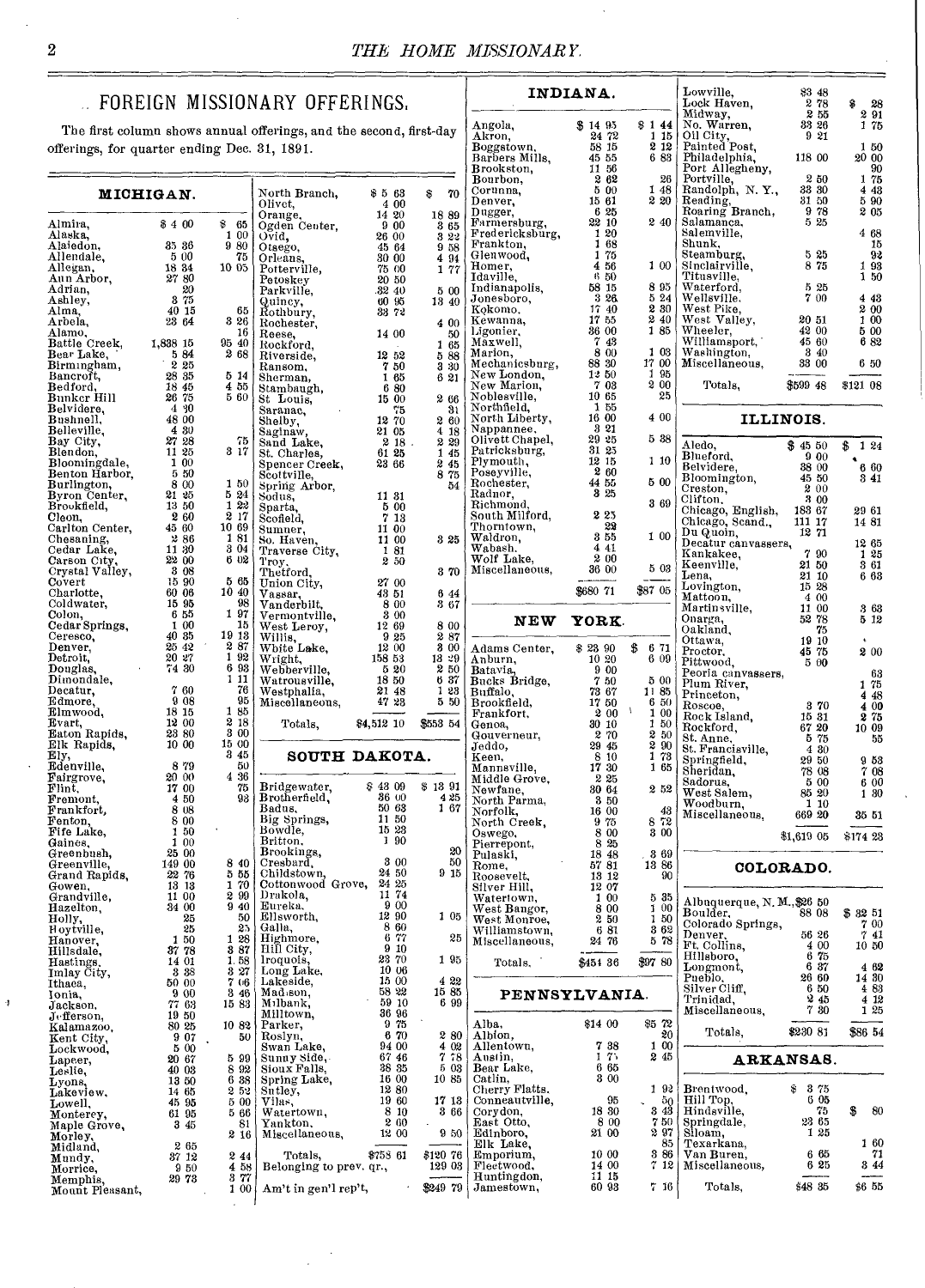## *THE HOME MISSIONARY.* 3

| OHIO.                                |                | Misha Mokwa,                                     | \$925                                     | \$275                                             | Salina,                                                          | \$750                           | \$2.25                                                        |                                                                   | <b>NEBRASKA.</b>                        |                                                       |                                                           |
|--------------------------------------|----------------|--------------------------------------------------|-------------------------------------------|---------------------------------------------------|------------------------------------------------------------------|---------------------------------|---------------------------------------------------------------|-------------------------------------------------------------------|-----------------------------------------|-------------------------------------------------------|-----------------------------------------------------------|
|                                      |                |                                                  | Munroe,<br>Mosinee,                       | 5 85<br>6 50                                      | 70<br>٣<br>76<br>4 85                                            | Smithland,<br>Storm Lake,       | 22 35<br>15 35<br>22 25                                       | 15<br>3 05                                                        | Albian,                                 | \$1508                                                | \$855                                                     |
| Akron,<br>Bellefontaine.             | \$795<br>9 65  | \$758                                            | Mt. Sterling,<br>Mt. Hope,<br>New London, | 12 50                                             | 11 70                                                            | State Center.<br>sharpe,        | 30 00                                                         | 300                                                               | Aurora, .<br>Alma,                      | 16 00<br>730                                          | 50                                                        |
| Bedford,<br>Bowling Green,           | 3 50<br>21 00  | 3 00<br>4 93                                     | Neenah,                                   | 57 50<br>70 00                                    | 9 66<br>27 54                                                    | Spencer.<br>San yville,         | 24 00<br>22 65                                                | $\begin{smallmatrix} 5 & 75 \\ 9 & 85 \end{smallmatrix}$          | Beaver City,<br>Blair City,<br>"County, | 6 25<br>8 00                                          | 60<br>1 38                                                |
| Belleville,<br>Bloomington           | 13 25<br>6 00  | 3 11<br>550                                      | North Lake,<br>Oakland,                   | 52 85                                             | 1 30<br>29 09                                                    | Sheldon,<br>Sigourney,          | 3 75<br>33 75                                                 | 2 78                                                              | Brownville,                             | 16 44<br>350                                          | 1 15<br>5 05                                              |
| Cleveland,<br>Columbus,              | 64 10<br>14 00 | 27 97<br>5 98                                    | Ogdensburgh,<br>Oxford,                   | 4 15<br>11 50                                     | 92<br>3 06                                                       | Sioux City,<br>Traer.           | 14 10<br>725                                                  | 175<br>10 73                                                      | Bloomiugton,                            | 1 00<br>290                                           | 65                                                        |
| Clyde,<br>Corsica,                   | 58 62<br>9 0 8 | 22 32<br>11 58                                   | Poy Sippi,<br>Pulcifer,<br>Plainfield,    | 119 06<br>7 00                                    | 24 27<br>4 33                                                    | Winterset,<br>Woodburn,         | 20 10<br>45 15                                                | 2 50<br>871                                                       | Butka,<br>Blue Valley,<br>Curtis,       | 45 35                                                 | $2\;18$                                                   |
| Cincinnati,<br>Camden,               | 47 70          | 8 45<br>1 45                                     | Racine,                                   | 24 18<br>18 41                                    | 555<br>3 66                                                      | Winthrop,<br>Waukon,            | 783<br>11 25                                                  | 282<br>$6\,41$                                                    | College View,<br>Culbertson,            | 403 56<br>11 50                                       |                                                           |
| Dunkirk,<br>Delaware,                | 880<br>544     | 584                                              | Richford,<br>River Falls,                 | 8 00<br>3 00                                      | 4 05<br>200                                                      | Wilton,<br>West Branch.         | 15 05<br>4 50                                                 | 1 00<br>4 10                                                      | Chadron,<br>Decatur,                    | 3373                                                  | 185<br>6 80                                               |
| Elgin,<br>East Liverpool,            | 6 00<br>175    | 1 90                                             | Raymond,<br>Rolling,                      | 14 88<br>31 71                                    | 427<br>6 18                                                      | West Union,<br>Westôn,          | 4 00<br>15 25                                                 | 3.77<br>176                                                       | Dunbar,<br>Exeter.                      | 700<br>29 00                                          |                                                           |
| Grape Grove.<br>Genoa,               | 7 20<br>3 00   | 1 26<br>2 20                                     | Royalton,<br>Scott,                       | 5 80<br>24 00                                     |                                                                  | Webster City.<br>Miscellaneous, | 1,100 53                                                      | 3 25<br>625                                                       | Ft. Calhoun,                            | 12 40                                                 | 6 56                                                      |
| Geneva.<br>Greensburg,               | 10 56<br>25 00 | 3 00<br>4 00                                     | Sextonville,<br>Springwater,              | 7 04<br>4 40                                      | $\begin{smallmatrix} 8 & 43 \\ 9 & 49 \end{smallmatrix}$<br>3 93 | Totals.                         | \$2,755 35                                                    | \$304 08                                                          | Franklin,<br>Fremont,                   | 1 00<br>27 00                                         | 3 05                                                      |
| Hamler,                              | 24 73          | 847<br>7 50                                      | Sparta,                                   | 18 64<br>29 00                                    | 202<br>11 39                                                     | Belonging to prev. qr.,         |                                                               | 305 09                                                            | Grand Island,<br>Hastings.              | 14 46<br>10 50                                        | 1 53<br>65                                                |
| Leesburg,<br>Lima,                   | 38 75<br>10 82 | 288                                              | Stevens Point,<br>Sturgeon Bay,           | 875                                               | 465                                                              | Am't in gen'l rep't.,           |                                                               | \$609 17                                                          | Humbolt,<br>Jackson,                    | 700<br>5 50                                           |                                                           |
| La Grange,<br>Liberty Center,        | 60 26<br>11 58 | 14 91                                            | Sand Prairie.<br>Summit Center,           | 15 00                                             | 4 40<br>3 30                                                     |                                 | CALIFORNIA.                                                   |                                                                   | Lincoln,<br>Lavaca,                     | 47 00<br>10 69                                        | 23 91                                                     |
| Mt. Vernon,<br>Mendon,<br>Mt. Unger, | 81 00<br>1 50  | 28 84<br>37                                      | Thorpe,<br>Victory,                       | 361                                               | 613                                                              |                                 |                                                               |                                                                   | Lime Grove,<br>Minden,                  | 7 50<br>16 50                                         | 14 63                                                     |
| McDonald,                            | 125<br>4 25    | 20<br>1 50                                       | Waterloo,<br>Miscellaneous,               | .1806<br>78 00                                    | 171<br>1 00                                                      | Arroyo Grande,<br>Bakersfield,  | \$430                                                         | $*740$<br>475                                                     | Manderson.<br>Mason City,               | 8 50<br>2 00                                          |                                                           |
| Marion.<br>Newark.                   | 2 00<br>925    |                                                  | Totals.                                   | \$1,489 06 ** 443 48                              |                                                                  | Burrough.<br>Calistoga,         | 10 00<br>1955                                                 | 5 45                                                              | Nebraska City,<br>North Loup,           | 3 27<br>16 02                                         | 110<br>189                                                |
| Norwalk,<br>New Antioch,             | 18 75<br>14 35 | 10 00<br>40                                      | Rec'd in prev. qr.,                       |                                                   | 200 00                                                           | Centralia,<br>Crystal Springs,  | 6 15<br>808 00                                                | 4 15<br>34 80                                                     | New Era,<br>Oxford,                     | 170                                                   | 50                                                        |
| North Bloomfield,<br>Portage River,  | 40 50<br>42 85 | 16 30<br>990                                     | Am't in gen'l rep't,                      |                                                   | \$243 48                                                         | Dayton,<br>Dows Prairie,        | 5 75<br>8 15                                                  | 1 0 0<br>1 05                                                     | Omaha,                                  | 9 28<br>5 00                                          |                                                           |
| Pemberville,                         | 4 4 3<br>250   | 1 4 8<br>4 50                                    | * Report for two quarters.                |                                                   |                                                                  | Eureka,                         | 37 45                                                         | 780                                                               | Plainview,<br>Platt Center,             | 611                                                   | 1 94                                                      |
| Reedsville,<br>Springfield,          | 650            |                                                  |                                           | IOWA.                                             |                                                                  | El Monte.<br>Fresno,            | 5 00                                                          | 200<br>4 71                                                       | Papillion,<br>Pine Glen,                | 250<br>$\begin{array}{c} 75 \\ 19 \ 56 \end{array}$   |                                                           |
| Spencer,<br>St. Clairsville,         | 365            | 578<br>3 60                                      |                                           |                                                   |                                                                  | Ferndale,<br>Grass Valley,      | 17 50<br>1 00                                                 | 20 90                                                             | Raeville,<br>Red Cloud,                 | 1 00                                                  | 1 22                                                      |
| Toledo,<br>Van Wert,                 | 10 07<br>3 00  | 6 20                                             | Algona,                                   | \$4400<br>8 10                                    | 8217<br>54                                                       | Grangeville,<br>Hanson,         | 26 75<br>27 85                                                | 615<br>6 00                                                       | Seward,<br>Shickley,                    | 10 61<br>5 00                                         |                                                           |
| Waterford,<br>West Mansfield,        | 5 00<br>3 00   | 4 00<br>278                                      | Adel.<br>Atlantic,                        | 857                                               | 2 12                                                             | Healdsburg,<br>Los Angeles,     | 145 95<br>41 06                                               | $\frac{28}{37}\frac{15}{37}$                                      | Shelton,<br>Sett.                       | 14 57<br>465                                          | 10 31                                                     |
| Wheelersburg,<br>Washington C. H.,   | 767<br>11 40   | 1 13<br>648                                      | Afton,<br>Avoca,                          | 6 25<br>200                                       | 600                                                              | Lakeport.<br>Laytonville,       | 150<br>40 50                                                  | 1 20<br>14 65                                                     | Schuyler,<br>Stromsburg,                | 10 00<br>30 00                                        | 9 00                                                      |
| Walnut Grove,<br>Wellington,         | 5 50<br>75     | 33                                               | Anies,<br>Atalissa,                       | 5 00<br>12 75                                     | 1 25<br>4 02                                                     | Lockwood,<br>Lemoore.           | 40 00                                                         | 2 10<br>8 30                                                      | Waco,<br>Wilsonville,                   | 150<br>1 10                                           |                                                           |
| Youngstown,<br>Miscellaneous,        | 2 25<br>12 21  | 256<br>14 44                                     | Blencoe,<br>Bowman's Grove,               | 5 50<br>36 50                                     | 12 40                                                            | Napa,<br>Norwalk,               | 21 25<br>5 50                                                 | 6 30                                                              | Wymore,<br>Miscellaneous,               | 1 50<br>38 70                                         | 13 44                                                     |
| Totals,                              | \$762 37       | \$274 57                                         | Beaman,<br>Bethlehem,                     | 74 00<br>16 50                                    | 6 50                                                             | Oakland,<br>Placerville,        | 541 47<br>26 50                                               | 40 00<br>3 10                                                     |                                         | \$959 46                                              | \$118 44                                                  |
|                                      |                |                                                  | Bonaparte,<br>Brighton,                   | 3 25<br>10 00                                     | 1 00<br>1 80                                                     | Petaluma,<br>Pasadena,          | 12 30                                                         | 695<br>260                                                        | Totals,<br>MAINE.                       |                                                       |                                                           |
| WISCONSIN.                           |                |                                                  | Boone,<br>Croton.<br>Confidence,          | 7 30<br>4 50<br>1 00                              | 75<br>77                                                         | Phœnix,<br>Pomona,              | 11 25<br>1 10                                                 | 5 00                                                              | Bath.                                   | \$565                                                 | \$5 00                                                    |
| Amery,                               | \$149          |                                                  | Clarinda,                                 | 17 80<br>5 50                                     | 175<br>65                                                        | Reno,<br>Sacramento,            | 19 25<br>59 10                                                | 13 25<br>$\begin{array}{c} 23 \\ 7 \ 60 \end{array}$              | Canaan,<br>Crotch Island,               | 21 00<br>3 50                                         | 5 85                                                      |
| Attica.<br>Almond (Ger.),            | 14 55<br>5 00  | S<br>45                                          | Castana,<br>Cedar Rapids,                 | 23 74                                             | 178                                                              | Soquel,<br>San Pasqual.         | 15 75<br>35 69                                                | 7 02                                                              | Danforth,                               | 43 10                                                 |                                                           |
| Arcadia,<br>Avon,                    |                | 9 <sub>1</sub><br>2 05                           | Coon Rapids,<br>Council Bluffs,           | 15 87<br>27 23                                    | 5 80<br>12 27                                                    | San Francisco,<br>Susanville,   | 107 80<br>295                                                 | 3 30<br>3 80                                                      | Deering,<br>East Washburne,             | 250                                                   | 3 25<br>2 00                                              |
| Baraboo,<br>Beldenville,             | 18 35<br>16 55 | 2 75<br>4 60                                     | Des Moines,<br>Delphos,                   | 55 15<br>, 2, 60                                  | 5 89                                                             | Stockton,<br>St. Clair,         | 22 50<br>19 50                                                | 255                                                               | Hartland,<br>New Sweden,                | 6 95<br>6 60                                          | 3 16                                                      |
| Boscobel,<br>Brodhead,               | 16 15<br>250   |                                                  | Davis City,<br>Elkhorn,                   | 17 85<br>7225                                     | 11 66                                                            | Santa Rosa,                     | 30 95<br>50                                                   | 900                                                               | Norway.<br>Portland,                    | 5 75<br>775                                           | 201<br>3 25                                               |
| Bloomville,<br>Cassville,            | 35<br>4 00     |                                                  | Exira,<br>Eddyville,                      | 48 30<br>13 37                                    | 750<br>370                                                       | Swasey,<br>San Diego,           | 55 10<br>21 90                                                | 8 8 3<br>630                                                      | Presque Isle,<br>So. Norridgewock,      | 11 25<br>15 25                                        | 3 50<br>382                                               |
| Chetek,<br>Clintonville              | 12 55<br>400   | 100                                              | Fairfield,<br>52   Forest City,           | 19 05<br>4 25                                     | 4 07<br>100                                                      | St. Helena,<br>San Jose,        | 10 00                                                         |                                                                   | Miscellaneous,                          | 301                                                   |                                                           |
| Clintonville (Dan.),                 | 5 50<br>1 35   |                                                  | Fontanelle,<br>Grant City.                | $\begin{array}{c} 54 & 26 \\ 15 & 45 \end{array}$ | 8 10                                                             | seima,<br>Selby Flat,           | 560<br>4 85                                                   | 1 45                                                              | Totals,<br>Belonging to prev. qrs.,     | \$132 31                                              | \$ 31 84<br>98 86                                         |
| Cumberland,<br>Darlington,           | 45 00          | 5 50                                             | Gilman,<br>Grinnell,                      | 2 00<br>26 79                                     | 89<br>$2\,16$                                                    | Santa Barbara,<br>Santa Ana,    | 644<br>265                                                    | 270                                                               | Am't in gen'l rep't,                    |                                                       | \$180 70                                                  |
| Debello,<br>Elroy,<br>Eureka,        | 12 20<br>5 15  | $\begin{array}{c} 1 \ 48 \\ 11 \ 92 \end{array}$ | Harlan,                                   | 12 05<br>10 04                                    | 500<br>$1\,75$                                                   | Tulare,<br>Ukiah,               | 863<br>4 70                                                   | 3 25<br>325                                                       |                                         |                                                       |                                                           |
| Fish Creek,                          | 6 72<br>11 50  | $\sqrt{2}$ 38                                    | Hartley,<br>Hawleyville,                  | 2 60<br>1 50                                      | 1 00                                                             | Vacaville,<br>Woodland,         | 12 30<br>91 55                                                | 785                                                               |                                         | <b>TEXAS.</b>                                         |                                                           |
| Flintville,<br>Fort Howard,          | 654<br>4534    | 1 20<br>9 12                                     | Keota,<br>Kelley.                         | 31 60                                             | 12 75                                                            | Miscellaneous,                  | 75 37                                                         | 67 35                                                             | Black Jack Grove, \$300<br>Covington,   | 56 35                                                 | $\begin{array}{c}\n\$ 5 45 \\ 4 65\n\end{array}$          |
| Grand Rapids,<br>Humbird,            | 12 75<br>51 33 | $\begin{array}{c} 6 & 63 \\ 17 & 33 \end{array}$ | Knoxville.<br>Lisbon,                     | 45 59<br>20 00                                    | 2 65<br>4 00                                                     | Totals,                         | \$1,973 91                                                    | \$432 73                                                          | Clifton,<br>Corsicana,                  | 5 10<br>1251                                          | 8 <sub>17</sub>                                           |
| H. Mile Grove.<br>Kickapoo,          | 144 70<br>325  | 32 08<br>3 75                                    | Logan,<br>Lansing,                        | 3 01<br>982                                       | 200<br>1 50                                                      | TENNESSEE RIVER.                |                                                               |                                                                   | Cedar Grove.                            | 16 00                                                 | 1 80<br>11 21                                             |
| Knapp,<br>La Crosse,                 | 10 80<br>15 00 | 98<br>5 89                                       | Montezuma,<br>Mt. Pleasant,               | 2 00<br>279 61                                    | 24 58                                                            |                                 |                                                               |                                                                   | Dallas,<br>Ferris,                      | $\begin{smallmatrix}47 & 64\\7 & 25\end{smallmatrix}$ |                                                           |
| La Grange,<br>Little Prairie,        | 751<br>58 89   | 48<br>20 62                                      | Marion.<br>Monroe,                        | 525<br>28 71                                      | 915<br>3 15                                                      | Cross Plains,<br>Daysville,     | \$920<br>$\begin{smallmatrix} 2 & 25 \\ 50 \end{smallmatrix}$ | \$1 74<br>$\begin{smallmatrix} 1 & 13 \ 2 & 51 \end{smallmatrix}$ | Holland,<br>Houston,                    | 6 50                                                  | 28                                                        |
| Loyal,                               | 70 07<br>775   | 9 55<br>90                                       | Marshalltown,<br>Mona,                    | 12 33<br>3 34                                     | 5 85<br>1 29                                                     | Edgfield Junction,<br>Keysburg, | 350                                                           |                                                                   | Ladouia,<br>Mt. Pleasant,               | 16 90<br>17 40                                        | $\begin{smallmatrix} 3 & 83 \\ 10 & 37 \end{smallmatrix}$ |
| Lucas,                               |                | 1 13<br>1 60                                     | Maquoketa,<br>New Sharon,                 | 2 00                                              | 8 0 0<br>4 60                                                    | Leach.<br>Litchfield,           | 2 90<br>4 00                                                  |                                                                   | Navasota,<br>Peoria,                    | 900<br>22 05                                          |                                                           |
| Leon,<br>Lime Ridge,<br>Mackford,    | 29 60          | 23 20                                            | Nevada,                                   | 6 70<br>48 00                                     | 645<br>8 25                                                      | Lane,<br>Nashville.             | 16 41<br>32 10                                                | 100                                                               | Plano,<br>Peerless.                     |                                                       | $\begin{array}{l} 8\ 50 \\ 2\ 00 \\ 1\ 50 \end{array}$    |
| Madison.<br>Maiden Rock,             | 32.40<br>6 00  | 20 12<br>4 65                                    | Osceola,<br>Olin,<br>Pilot Mound,         | 30 00<br>13 50                                    | 640<br>1 50                                                      | Rio,<br>Springville,            | 2 50<br>17 71                                                 | 240                                                               | Poetry,<br>Rocknall,                    | 775<br>87 80                                          |                                                           |
| Maple Works,<br>Mauston,             | 25 53<br>13 13 | $2\,$ 88 $\,$<br>78                              | Parkersburg,                              | 37 00                                             | 259                                                              | Trezevant,                      | 3 00<br>14 46                                                 |                                                                   | Savoy.<br>Miscellaneous,                | 22 00<br>121 15                                       | $\begin{smallmatrix} 4 & 85 \\ 4 & 00 \end{smallmatrix}$  |
| Milwankee Mission,<br>Milwaukee,     | 59 67          | 585<br>23 46                                     | Polk City,<br>Ruthven,                    | 5 00<br>43 50                                     | $\begin{smallmatrix} 3 & 10 \\ 2 & 10 \end{smallmatrix}$         | Miscellaneous,                  |                                                               | \$8 78                                                            | Totals,                                 | \$408 40                                              | \$66 58                                                   |
| Milton Junction,                     | 37 25          | 761                                              | Riverton,                                 | 13 91                                             |                                                                  | Totals,                         | \$108 53                                                      |                                                                   |                                         |                                                       |                                                           |